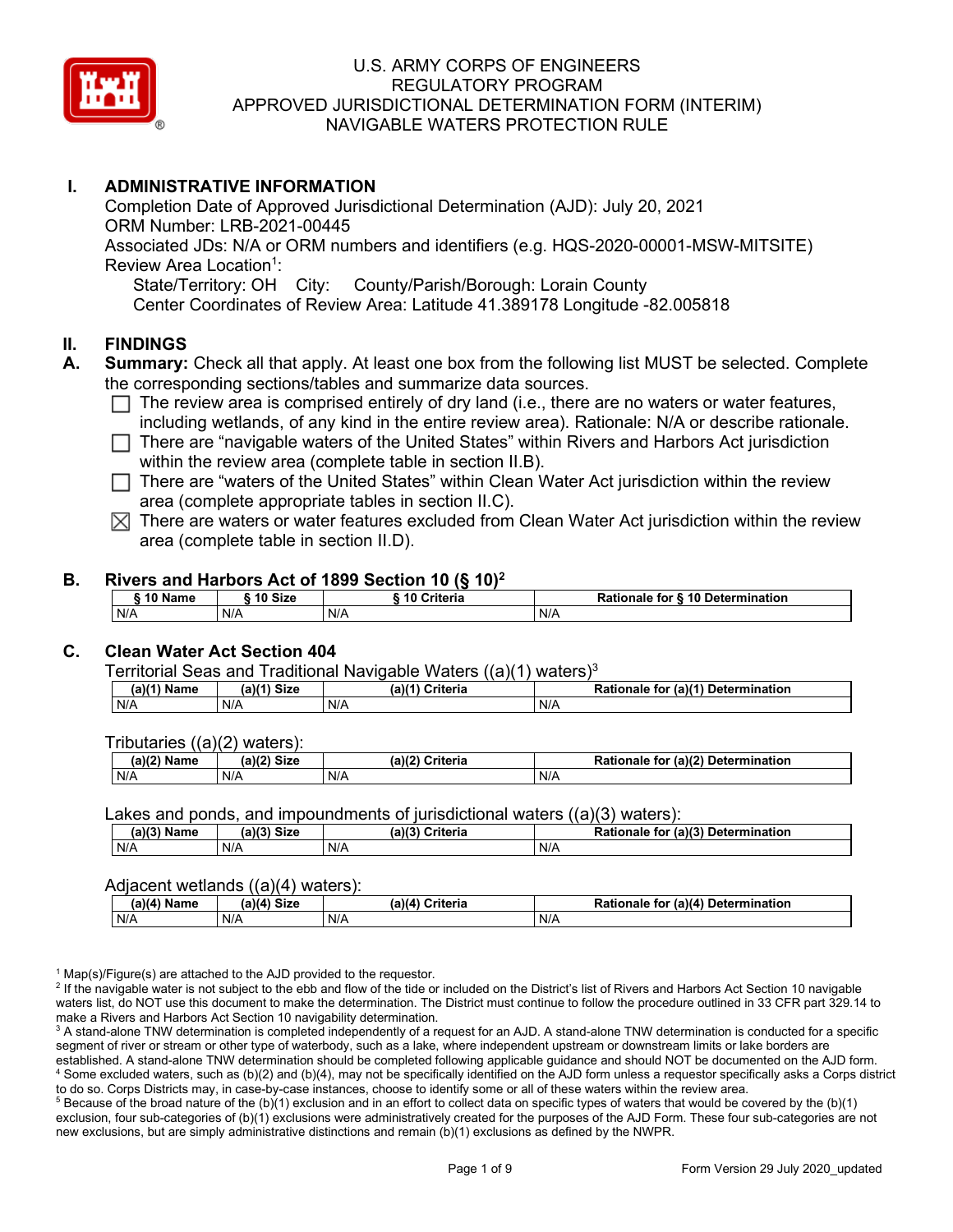

# **D. Excluded Waters or Features**

Excluded waters  $((b)(1) - (b)(12))^4$ :

| <b>Exclusion Name</b> | <b>Exclusion Size</b> | Exclusion <sup>5</sup>      | <b>Rationale for Exclusion Determination</b>                                                                     |
|-----------------------|-----------------------|-----------------------------|------------------------------------------------------------------------------------------------------------------|
| Wetland A             | $0.15$ acres          | (b)(1) Non-adjacent wetland | Wetland A is located in a wooded area along the                                                                  |
|                       |                       |                             | eastern property boundary. The wooded area is                                                                    |
|                       |                       |                             | bordered to the east by Ranger Way, to the north by                                                              |
|                       |                       |                             | the Ridgeville Fire Station, to the east and south by a                                                          |
|                       |                       |                             | yard waste recycling facility. The wetland extends<br>south from the northern property boundary. There are       |
|                       |                       |                             | no tributaries near this wetland or on the adjacent                                                              |
|                       |                       |                             | property to the north and the wetland is not located                                                             |
|                       |                       |                             | within the 100-year floodplain of an $(a)(1)$ or $(a)(2)$                                                        |
|                       |                       |                             | water. The wetland is reported to consists of the                                                                |
|                       |                       |                             | Olmsted Ioam, sandstone substratum which has a                                                                   |
|                       |                       |                             | hydric rating of 100 and a flooding frequency rating                                                             |
|                       |                       |                             | reported as "none". The nearest (a)(2) water is French                                                           |
|                       |                       |                             | Creek is approximately 500 feet to the north. French                                                             |
|                       |                       |                             | Creek is separated from this property by a commercial<br>development. A review of the USGS map and aerial        |
|                       |                       |                             | photographs do not indicate the presence of any other                                                            |
|                       |                       |                             | potential (a)(1), (2), or (3) waters near Wetland A.                                                             |
|                       |                       |                             |                                                                                                                  |
|                       |                       |                             | Wetland A is not an:                                                                                             |
|                       |                       |                             | $(a)(1)$ Assessment: The wetland is not an $(a)(1)$<br>traditional navigable water or a water subject to the ebb |
|                       |                       |                             | and flow of the tide. The wetland is not on the Buffalo                                                          |
|                       |                       |                             | District Section 10 list, has not been determined by a                                                           |
|                       |                       |                             | Federal Court to be navigable under Federal law, and                                                             |
|                       |                       |                             | does not meet the legal definition of navigable-in-fact.                                                         |
|                       |                       |                             | The wetland has not been used, is not currently being                                                            |
|                       |                       |                             | used, and is not susceptible of being used (with or<br>without reasonable improvements), as a highway for        |
|                       |                       |                             | commerce over which trade and travel are, or may be                                                              |
|                       |                       |                             | conducted in the customary modes of trade and travel                                                             |
|                       |                       |                             | on water. The wetland does not support navigation of                                                             |
|                       |                       |                             | any sort and is hundreds of miles from the nearest tidal                                                         |
|                       |                       |                             | water.                                                                                                           |
|                       |                       |                             | (a)(2) Assessment: The wetland is not a naturally                                                                |
|                       |                       |                             | occurring surface water channel, or a constructed or                                                             |
|                       |                       |                             | excavated channel used to convey water and therefore,                                                            |
|                       |                       |                             | is not an $(a)(2)$ water.                                                                                        |
|                       |                       |                             | (a)(3) Assessment: The wetland does not meet the                                                                 |
|                       |                       |                             | definition of an (a)(3) water as it is not a lake, pond, or                                                      |
|                       |                       |                             | impoundment of a jurisdictional water. The wetland is                                                            |
|                       |                       |                             | not a standing body of open water. Mapping resources                                                             |
|                       |                       |                             | do not indicate that a water of the U.S. previously                                                              |
|                       |                       |                             | existed in this location.                                                                                        |
|                       |                       |                             | (a)(4) Assessment: The subject wetland has been                                                                  |
|                       |                       |                             |                                                                                                                  |

 $1$  Map(s)/Figure(s) are attached to the AJD provided to the requestor.

<sup>2</sup> If the navigable water is not subject to the ebb and flow of the tide or included on the District's list of Rivers and Harbors Act Section 10 navigable waters list, do NOT use this document to make the determination. The District must continue to follow the procedure outlined in 33 CFR part 329.14 to make a Rivers and Harbors Act Section 10 navigability determination.

<sup>3</sup> A stand-alone TNW determination is completed independently of a request for an AJD. A stand-alone TNW determination is conducted for a specific segment of river or stream or other type of waterbody, such as a lake, where independent upstream or downstream limits or lake borders are established. A stand-alone TNW determination should be completed following applicable guidance and should NOT be documented on the AJD form. <sup>4</sup> Some excluded waters, such as (b)(2) and (b)(4), may not be specifically identified on the AJD form unless a requestor specifically asks a Corps district to do so. Corps Districts may, in case-by-case instances, choose to identify some or all of these waters within the review area.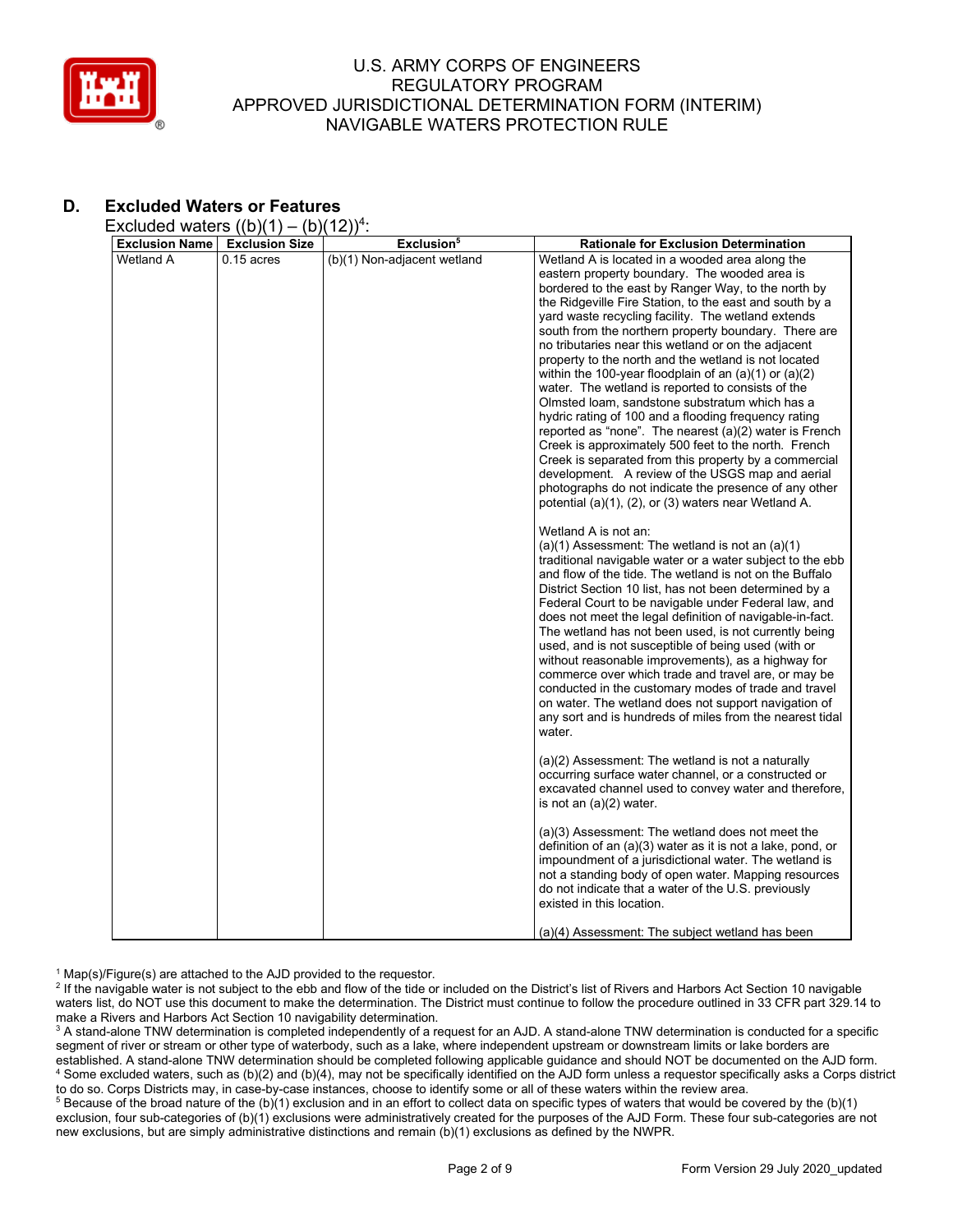

|           |              |                             | determined to not be "adjacent" to a paragraph (a)(1),<br>(2), or (3) water. Each adjacency criteria is assessed<br>below:<br>•(i) The wetland does not abut/touch a water identified<br>in paragraph $(a)(1)$ , $(2)$ , or $(3)$ at any point or any side.<br>The wetland is surrounded by upland on all sides as<br>verified by the Corps in the field during the June 3,<br>2021 site visit. The nearest potential $(a)(1)$ , $(2)$ , or $(3)$<br>water is French Creek, (See Section IIIC)<br>•(ii) The wetland is not inundated by flooding from a<br>water identified in paragraph $(a)(1)$ , $(2)$ , or $(3)$ in a<br>typical year. The wetland is located within FEMA Flood<br>Zone X (area of minimal flood hazard, usually depicted<br>on FIRMs as above the 500-year flood level).<br>•(iii) The wetland is not physically separated from a<br>water identified in paragraph $(a)(1)$ , $(2)$ , or $(3)$ only by a<br>natural berm, bank, dune, or similar natural feature.<br>•(iv) The wetland is not physically separated from a<br>water identified in paragraph $(a)(1)$ , $(2)$ , or $(3)$ only by<br>an artificial dike, barrier, or similar artificial structure<br>The wetland is not part of a larger wetland divided by a |
|-----------|--------------|-----------------------------|-------------------------------------------------------------------------------------------------------------------------------------------------------------------------------------------------------------------------------------------------------------------------------------------------------------------------------------------------------------------------------------------------------------------------------------------------------------------------------------------------------------------------------------------------------------------------------------------------------------------------------------------------------------------------------------------------------------------------------------------------------------------------------------------------------------------------------------------------------------------------------------------------------------------------------------------------------------------------------------------------------------------------------------------------------------------------------------------------------------------------------------------------------------------------------------------------------------------------------------------------|
| Wetland B | $0.05$ acres | (b)(1) Non-adjacent wetland | road or similar artificial structure.<br>Wetland B located in the southeast corner of the<br>property, south of Wetland A. The wetland is in an<br>area in which the trees were removed sometime after<br>May 2017. There are no tributaries near this wetland or<br>on the adjacent property to the north and the wetland is<br>not located within the 100-year floodplain of an (a)(1) or<br>$(a)(2)$ water. The wetland is reported to consists of the<br>Olmsted Ioam, sandstone substratum which has a<br>hydric rating of 100 and a flooding frequency rating<br>reported as "none". The nearest (a)(2) water is French<br>Creek is approximately 1,000 feet to the north. French<br>Creek is separated from this property by a commercial<br>development.<br>Wetland B is not an:<br>$(a)(1)$ Assessment: The wetland is not an $(a)(1)$<br>traditional navigable water or a water subject to the ebb<br>and flow of the tide. The wetland is not on the Buffalo<br>District Section 10 list, has not been determined by a                                                                                                                                                                                                               |
|           |              |                             | Federal Court to be navigable under Federal law, and<br>does not meet the legal definition of navigable-in-fact.<br>The wetland has not been used, is not currently being<br>used, and is not susceptible of being used (with or<br>without reasonable improvements), as a highway for<br>commerce over which trade and travel are, or may be<br>conducted in the customary modes of trade and travel<br>on water. The wetland does not support navigation of<br>any sort and is hundreds of miles from the nearest tidal<br>water.<br>(a)(2) Assessment: The wetland is not a naturally                                                                                                                                                                                                                                                                                                                                                                                                                                                                                                                                                                                                                                                        |

 $1$  Map(s)/Figure(s) are attached to the AJD provided to the requestor.

<sup>2</sup> If the navigable water is not subject to the ebb and flow of the tide or included on the District's list of Rivers and Harbors Act Section 10 navigable waters list, do NOT use this document to make the determination. The District must continue to follow the procedure outlined in 33 CFR part 329.14 to make a Rivers and Harbors Act Section 10 navigability determination.

<sup>3</sup> A stand-alone TNW determination is completed independently of a request for an AJD. A stand-alone TNW determination is conducted for a specific segment of river or stream or other type of waterbody, such as a lake, where independent upstream or downstream limits or lake borders are established. A stand-alone TNW determination should be completed following applicable guidance and should NOT be documented on the AJD form. <sup>4</sup> Some excluded waters, such as (b)(2) and (b)(4), may not be specifically identified on the AJD form unless a requestor specifically asks a Corps district to do so. Corps Districts may, in case-by-case instances, choose to identify some or all of these waters within the review area.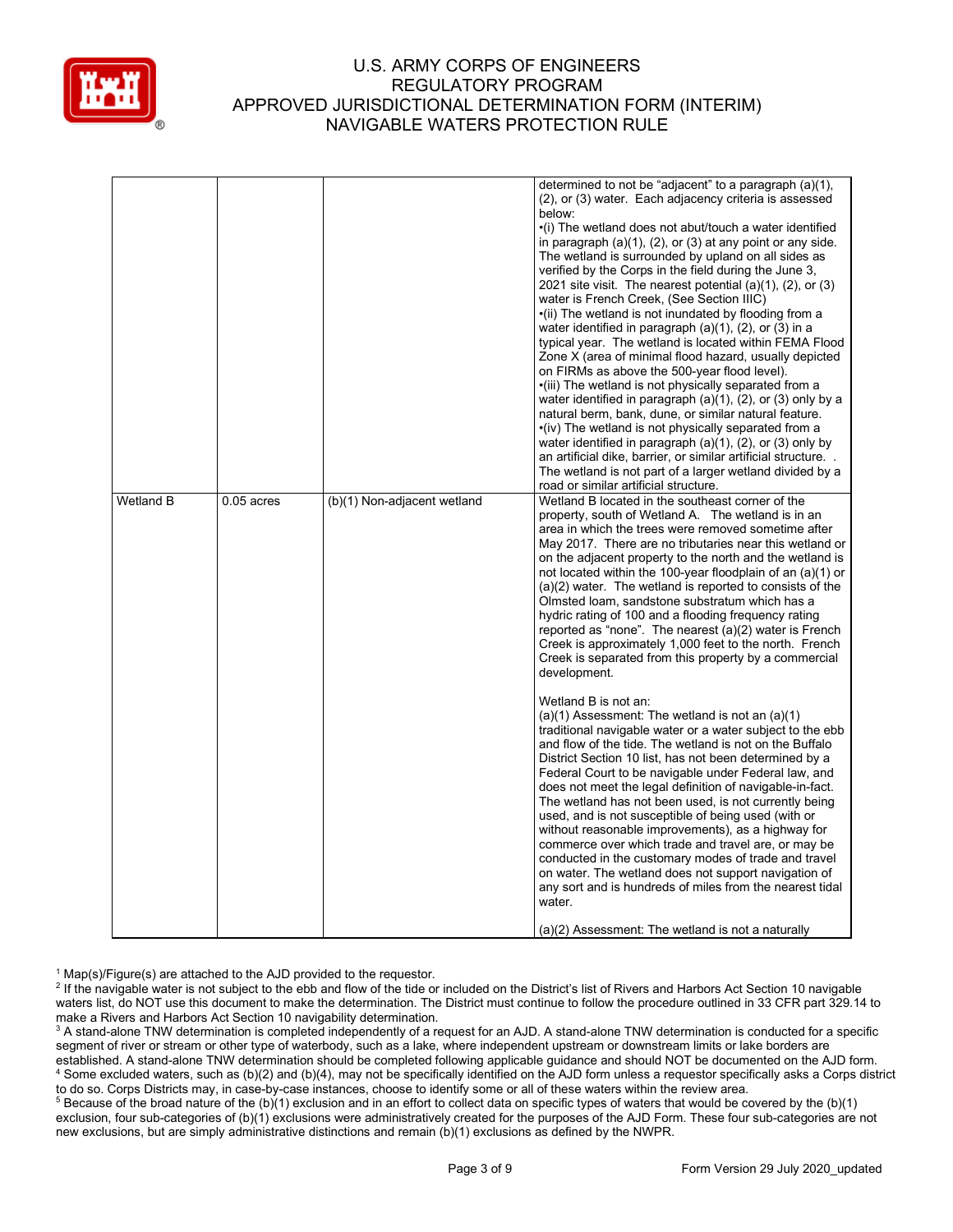

|           |               |                             | occurring surface water channel, or a constructed or<br>excavated channel used to convey water and therefore,<br>is not an (a)(2) water.                                                                                                                                                                                                                                                                                                                                                                                                                                                                                                                                                                                                                                                                                                                                                                                                                                                                                                                                                                                                                                                                                                                                                                                             |
|-----------|---------------|-----------------------------|--------------------------------------------------------------------------------------------------------------------------------------------------------------------------------------------------------------------------------------------------------------------------------------------------------------------------------------------------------------------------------------------------------------------------------------------------------------------------------------------------------------------------------------------------------------------------------------------------------------------------------------------------------------------------------------------------------------------------------------------------------------------------------------------------------------------------------------------------------------------------------------------------------------------------------------------------------------------------------------------------------------------------------------------------------------------------------------------------------------------------------------------------------------------------------------------------------------------------------------------------------------------------------------------------------------------------------------|
|           |               |                             | (a)(3) Assessment: The wetland does not meet the<br>definition of an $(a)(3)$ water as it is not a lake, pond, or<br>impoundment of a jurisdictional water. The wetland is<br>not a standing body of open water. Mapping resources<br>do not indicate that a water of the U.S. previously<br>existed in this location.                                                                                                                                                                                                                                                                                                                                                                                                                                                                                                                                                                                                                                                                                                                                                                                                                                                                                                                                                                                                               |
|           |               |                             | (a)(4) Assessment: The subject wetland has been<br>determined to not be "adjacent" to a paragraph (a)(1),<br>(2), or (3) water. Each adjacency criteria is assessed<br>below:<br>•(i) The wetland does not abut/touch a water identified<br>in paragraph $(a)(1)$ , $(2)$ , or $(3)$ at any point or any side.<br>The wetland is surrounded by upland on all sides as<br>verified by the Corps in the field during the June 3,<br>2021 site visit. The nearest potential $(a)(1)$ , $(2)$ , or $(3)$<br>water is French Creek, (See Section IIIC)<br>•(ii) The wetland is not inundated by flooding from a<br>water identified in paragraph $(a)(1)$ , $(2)$ , or $(3)$ in a<br>typical year. The wetland is located within FEMA Flood<br>Zone X (area of minimal flood hazard, usually depicted<br>on FIRMs as above the 500-year flood level).<br>•(iii) The wetland is not physically separated from a<br>water identified in paragraph (a)(1), (2), or (3) only by a<br>natural berm, bank, dune, or similar natural feature.<br>•(iv) The wetland is not physically separated from a<br>water identified in paragraph $(a)(1)$ , $(2)$ , or $(3)$ only by<br>an artificial dike, barrier, or similar artificial structure.<br>The wetland is not part of a larger wetland divided by a<br>road or similar artificial structure. |
| Wetland C | $0.002$ acres | (b)(1) Non-adjacent wetland | Wetland C is in the northwest corner of the property,<br>near the toe of slope of a large fill pile, that extends<br>north to south across the property. The wooded area is<br>bordered to the to the north by the Ridgeville Fire<br>Station, to the west by a residential area and the south<br>by a yard recycling facility. An unnamed tributary to<br>French Creek is located approximately 100 feet to the<br>north. This tributary is linear and appears to be a ditch.<br>The wetland is not located within the 100-year<br>floodplain of an (a)(1) or (a)(2) water. The wetland is<br>reported to consists of the Olmsted loam, sandstone<br>substratum which has a hydric rating of 100 and a<br>flooding frequency rating reported as "none". The<br>nearest (a)(2) water is French Creek is approximately<br>500 feet to the north. French Creek is separated from<br>this property by a commercial development.<br>Wetland C is not an:                                                                                                                                                                                                                                                                                                                                                                                 |
|           |               |                             | $(a)(1)$ Assessment: The wetland is not an $(a)(1)$                                                                                                                                                                                                                                                                                                                                                                                                                                                                                                                                                                                                                                                                                                                                                                                                                                                                                                                                                                                                                                                                                                                                                                                                                                                                                  |

 $1$  Map(s)/Figure(s) are attached to the AJD provided to the requestor.

<sup>2</sup> If the navigable water is not subject to the ebb and flow of the tide or included on the District's list of Rivers and Harbors Act Section 10 navigable waters list, do NOT use this document to make the determination. The District must continue to follow the procedure outlined in 33 CFR part 329.14 to make a Rivers and Harbors Act Section 10 navigability determination.

<sup>3</sup> A stand-alone TNW determination is completed independently of a request for an AJD. A stand-alone TNW determination is conducted for a specific segment of river or stream or other type of waterbody, such as a lake, where independent upstream or downstream limits or lake borders are established. A stand-alone TNW determination should be completed following applicable guidance and should NOT be documented on the AJD form. <sup>4</sup> Some excluded waters, such as (b)(2) and (b)(4), may not be specifically identified on the AJD form unless a requestor specifically asks a Corps district to do so. Corps Districts may, in case-by-case instances, choose to identify some or all of these waters within the review area.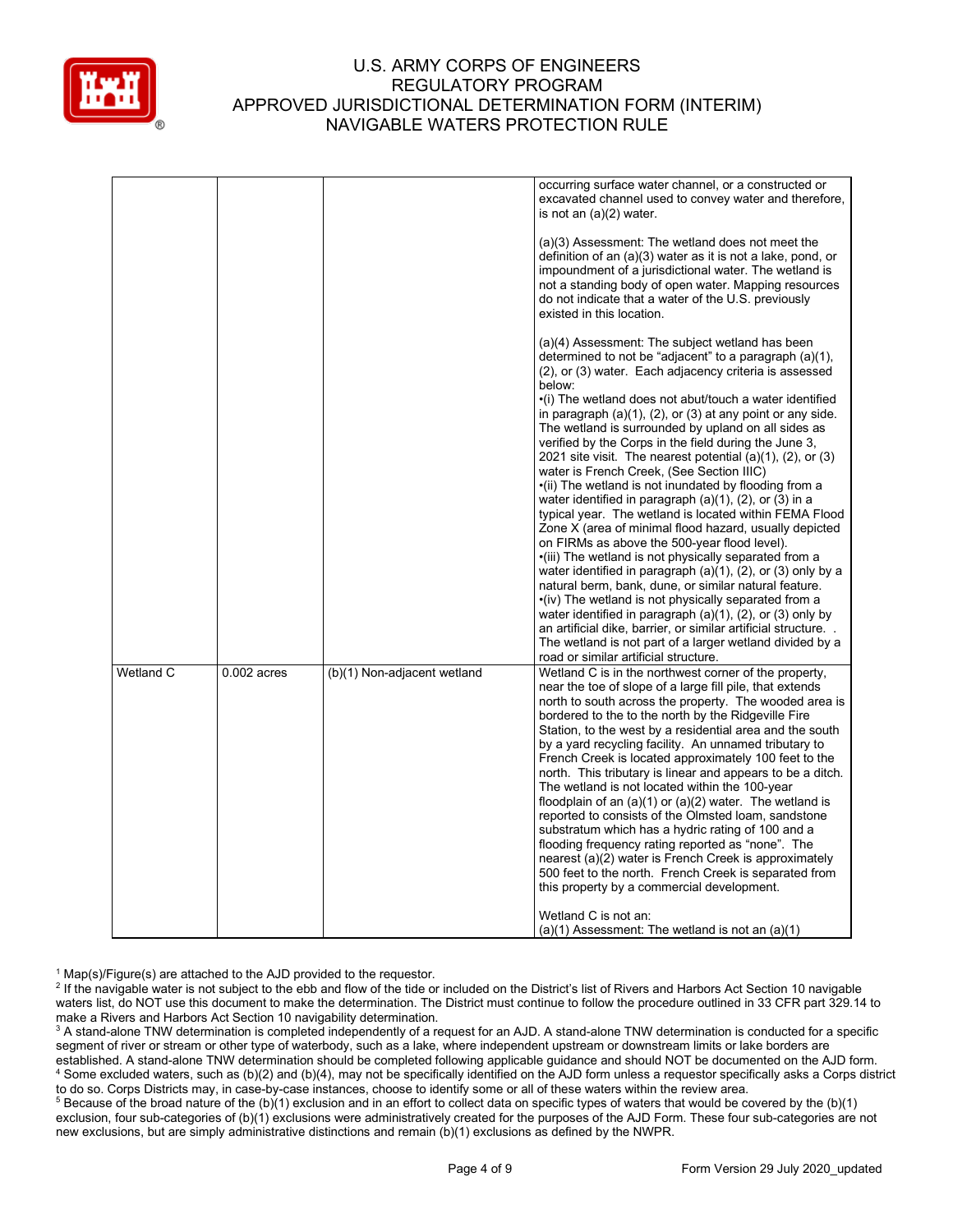

|           |               |                             | traditional navigable water or a water subject to the ebb                                                                                                                                                                                                                                                                                                                                                                                                                                                                                                                                                                                                                                                                                                                                                                                                                                                                                                                                                                                                                                                                                                                                                                                                                                                                   |
|-----------|---------------|-----------------------------|-----------------------------------------------------------------------------------------------------------------------------------------------------------------------------------------------------------------------------------------------------------------------------------------------------------------------------------------------------------------------------------------------------------------------------------------------------------------------------------------------------------------------------------------------------------------------------------------------------------------------------------------------------------------------------------------------------------------------------------------------------------------------------------------------------------------------------------------------------------------------------------------------------------------------------------------------------------------------------------------------------------------------------------------------------------------------------------------------------------------------------------------------------------------------------------------------------------------------------------------------------------------------------------------------------------------------------|
|           |               |                             | and flow of the tide. The wetland is not on the Buffalo<br>District Section 10 list, has not been determined by a<br>Federal Court to be navigable under Federal law, and<br>does not meet the legal definition of navigable-in-fact.<br>The wetland has not been used, is not currently being<br>used, and is not susceptible of being used (with or<br>without reasonable improvements), as a highway for<br>commerce over which trade and travel are, or may be<br>conducted in the customary modes of trade and travel<br>on water. The wetland does not support navigation of<br>any sort and is hundreds of miles from the nearest tidal<br>water.                                                                                                                                                                                                                                                                                                                                                                                                                                                                                                                                                                                                                                                                    |
|           |               |                             | (a)(2) Assessment: The wetland is not a naturally<br>occurring surface water channel, or a constructed or<br>excavated channel used to convey water and therefore,<br>is not an (a)(2) water.                                                                                                                                                                                                                                                                                                                                                                                                                                                                                                                                                                                                                                                                                                                                                                                                                                                                                                                                                                                                                                                                                                                               |
|           |               |                             | (a)(3) Assessment: The wetland does not meet the<br>definition of an (a)(3) water as it is not a lake, pond, or<br>impoundment of a jurisdictional water. The wetland is<br>not a standing body of open water. Mapping resources<br>do not indicate that a water of the U.S. previously<br>existed in this location.                                                                                                                                                                                                                                                                                                                                                                                                                                                                                                                                                                                                                                                                                                                                                                                                                                                                                                                                                                                                        |
|           |               |                             | (a)(4) Assessment: The subject wetland has been<br>determined to not be "adjacent" to a paragraph (a)(1),<br>(2), or (3) water. Each adjacency criteria is assessed<br>below:<br>•(i) The wetland does not abut/touch a water identified<br>in paragraph $(a)(1)$ , $(2)$ , or $(3)$ at any point or any side.<br>The wetland is surrounded by upland on all sides as<br>verified by the Corps in the field during the June 3,<br>2021 site visit. The nearest potential $(a)(1)$ , $(2)$ , or $(3)$<br>water is French Creek, (See Section IIIC)<br>•(ii) The wetland is not inundated by flooding from a<br>water identified in paragraph $(a)(1)$ , $(2)$ , or $(3)$ in a<br>typical year. The wetland is located within FEMA Flood<br>Zone X (area of minimal flood hazard, usually depicted<br>on FIRMs as above the 500-year flood level).<br>•(iii) The wetland is not physically separated from a<br>water identified in paragraph (a)(1), (2), or (3) only by a<br>natural berm, bank, dune, or similar natural feature.<br>•(iv) The wetland is not physically separated from a<br>water identified in paragraph (a)(1), (2), or (3) only by<br>an artificial dike, barrier, or similar artificial structure<br>The wetland is not part of a larger wetland divided by a<br>road or similar artificial structure. |
| Wetland D | $0.003$ acres | (b)(1) Non-adjacent wetland | Wetland D is in the southwest corner of the property,<br>near the toe of slope of a large fill pile, that extends<br>north to south across the property. The wooded area is<br>bordered to the to the south by a yard recycling facility.                                                                                                                                                                                                                                                                                                                                                                                                                                                                                                                                                                                                                                                                                                                                                                                                                                                                                                                                                                                                                                                                                   |

 $1$  Map(s)/Figure(s) are attached to the AJD provided to the requestor.

<sup>&</sup>lt;sup>2</sup> If the navigable water is not subject to the ebb and flow of the tide or included on the District's list of Rivers and Harbors Act Section 10 navigable waters list, do NOT use this document to make the determination. The District must continue to follow the procedure outlined in 33 CFR part 329.14 to make a Rivers and Harbors Act Section 10 navigability determination.

<sup>&</sup>lt;sup>3</sup> A stand-alone TNW determination is completed independently of a request for an AJD. A stand-alone TNW determination is conducted for a specific segment of river or stream or other type of waterbody, such as a lake, where independent upstream or downstream limits or lake borders are established. A stand-alone TNW determination should be completed following applicable guidance and should NOT be documented on the AJD form. <sup>4</sup> Some excluded waters, such as (b)(2) and (b)(4), may not be specifically identified on the AJD form unless a requestor specifically asks a Corps district to do so. Corps Districts may, in case-by-case instances, choose to identify some or all of these waters within the review area.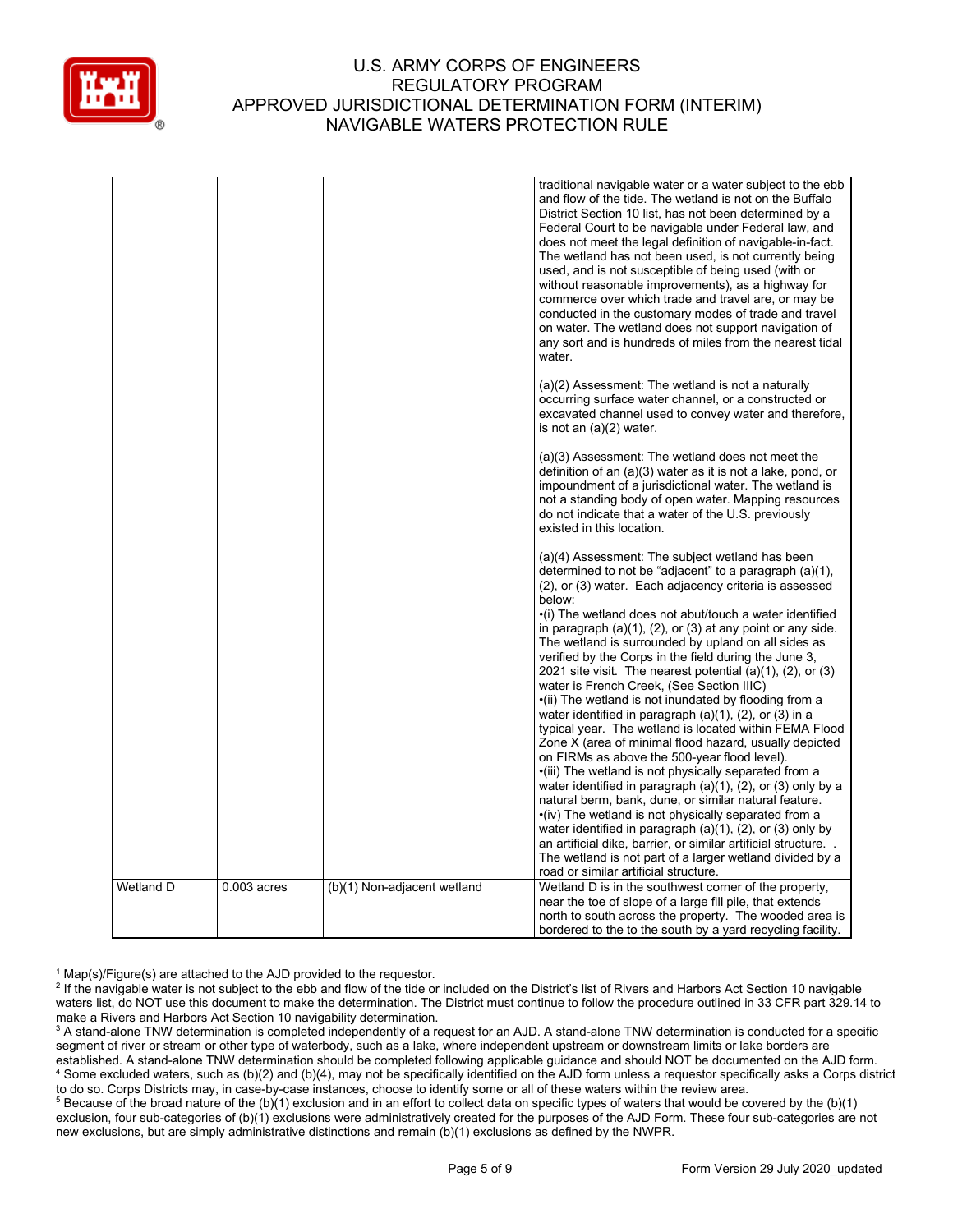

|  | An unnamed tributary to French Creek is located<br>approximately 100 feet to the north. This tributary is<br>linear and appears to be a ditch. The wetland is not<br>located within the 100-year floodplain of an $(a)(1)$ or<br>(a)(2) water. The wetland is reported to consists of the<br>Olmsted Ioam, sandstone substratum which has a<br>hydric rating of 100 and a flooding frequency rating<br>reported as "none". The nearest $(a)(2)$ water is French<br>Creek is approximately 500 feet to the north. French<br>Creek is separated from this property by a commercial<br>development.                                                                                                                                                                                                     |
|--|------------------------------------------------------------------------------------------------------------------------------------------------------------------------------------------------------------------------------------------------------------------------------------------------------------------------------------------------------------------------------------------------------------------------------------------------------------------------------------------------------------------------------------------------------------------------------------------------------------------------------------------------------------------------------------------------------------------------------------------------------------------------------------------------------|
|  | Wetland D is not an:<br>$(a)(1)$ Assessment: The wetland is not an $(a)(1)$<br>traditional navigable water or a water subject to the ebb<br>and flow of the tide. The wetland is not on the Buffalo<br>District Section 10 list, has not been determined by a<br>Federal Court to be navigable under Federal law, and<br>does not meet the legal definition of navigable-in-fact.<br>The wetland has not been used, is not currently being<br>used, and is not susceptible of being used (with or<br>without reasonable improvements), as a highway for<br>commerce over which trade and travel are, or may be<br>conducted in the customary modes of trade and travel<br>on water. The wetland does not support navigation of<br>any sort and is hundreds of miles from the nearest tidal<br>water. |
|  | $(a)(2)$ Assessment: The wetland is not a naturally<br>occurring surface water channel, or a constructed or<br>excavated channel used to convey water and therefore,<br>is not an $(a)(2)$ water.                                                                                                                                                                                                                                                                                                                                                                                                                                                                                                                                                                                                    |
|  | (a)(3) Assessment: The wetland does not meet the<br>definition of an (a)(3) water as it is not a lake, pond, or<br>impoundment of a jurisdictional water. The wetland is<br>not a standing body of open water. Mapping resources<br>do not indicate that a water of the U.S. previously<br>existed in this location.                                                                                                                                                                                                                                                                                                                                                                                                                                                                                 |
|  | (a)(4) Assessment: The subject wetland has been<br>determined to not be "adjacent" to a paragraph (a)(1),<br>(2), or (3) water. Each adjacency criteria is assessed<br>below:<br>•(i) The wetland does not abut/touch a water identified<br>in paragraph $(a)(1)$ , $(2)$ , or $(3)$ at any point or any side.<br>The wetland is surrounded by upland on all sides as<br>verified by the Corps in the field during the June 3,<br>2021 site visit. The nearest potential $(a)(1)$ , $(2)$ , or $(3)$<br>water is French Creek, (See Section IIIC)<br>•(ii) The wetland is not inundated by flooding from a<br>water identified in paragraph $(a)(1)$ , $(2)$ , or $(3)$ in a<br>typical year. The wetland is located within FEMA Flood                                                               |

 $1$  Map(s)/Figure(s) are attached to the AJD provided to the requestor.

<sup>2</sup> If the navigable water is not subject to the ebb and flow of the tide or included on the District's list of Rivers and Harbors Act Section 10 navigable waters list, do NOT use this document to make the determination. The District must continue to follow the procedure outlined in 33 CFR part 329.14 to make a Rivers and Harbors Act Section 10 navigability determination.

<sup>3</sup> A stand-alone TNW determination is completed independently of a request for an AJD. A stand-alone TNW determination is conducted for a specific segment of river or stream or other type of waterbody, such as a lake, where independent upstream or downstream limits or lake borders are established. A stand-alone TNW determination should be completed following applicable guidance and should NOT be documented on the AJD form. <sup>4</sup> Some excluded waters, such as (b)(2) and (b)(4), may not be specifically identified on the AJD form unless a requestor specifically asks a Corps district to do so. Corps Districts may, in case-by-case instances, choose to identify some or all of these waters within the review area.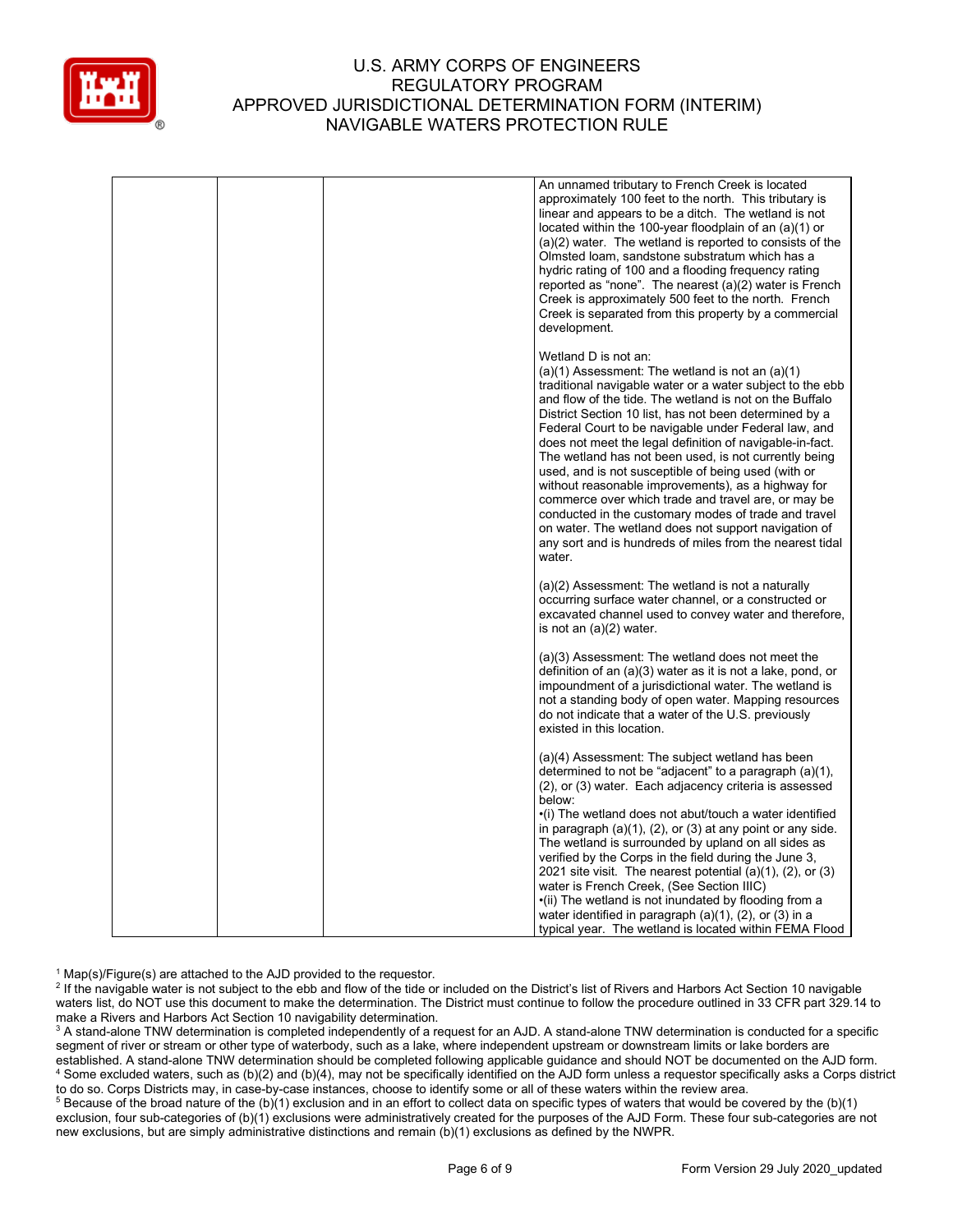

|  | Zone X (area of minimal flood hazard, usually depicted              |
|--|---------------------------------------------------------------------|
|  | on FIRMs as above the 500-year flood level).                        |
|  | •(iii) The wetland is not physically separated from a               |
|  | water identified in paragraph $(a)(1)$ , $(2)$ , or $(3)$ only by a |
|  | natural berm, bank, dune, or similar natural feature.               |
|  | $\cdot$ (iv) The wetland is not physically separated from a         |
|  | water identified in paragraph (a)(1), (2), or (3) only by           |
|  | an artificial dike, barrier, or similar artificial structure.       |
|  | The wetland is not part of a larger wetland divided by a            |
|  | road or similar artificial structure.                               |

# **III. SUPPORTING INFORMATION**

- **A. Select/enter all resources** that were used to aid in this determination and attach data/maps to this document and/or references/citations in the administrative record, as appropriate.
	- **X** Information submitted by, or on behalf of, the applicant/consultant: *Wetland Delineation Report - ~4.3 Acre Study Area, Rangers Way, North Ridgeville, Ohio Proposed New Police Station Site – March 15, 2021 (Revised June 10, 2021).* This information *is* sufficient for purposes of this AJD. Rationale: *N/A or describe rationale for insufficiency (including partial insufficiency).*
	- Data sheets prepared by the Corps: *Title(s) and/or date(s).*<br>**X** Photographs: *Google Earth 2020 AUG 20, 2020 SEP 17.* **X** Photographs: *Google Earth – 2020 AUG 20, 2020 SEP 17, 2018 JUL 6, 2017 MAY 14, 2016 OCT 25 JUN 11 and, 2015 JUL 3, 2014 JUN 14, 2012 APR 6, 2011 OCT 27, 2010 MAY 29, 2009 DEC 31 AND JUN 4, 2007 MAY 32, 2006 FEB 28, 2005 JUN 20, 2004 JUN 3, 2002 DEC 31, 2000 OCT 19 AND 1994 APR 19. Connect Explorer - 2021 MAR 13, 2020 APR 11, 2019 MAY 15, 2018 APR 07, 2017 OCT 17 and APR 8, 2016 MAR 22, 2015 APR 29, 2014 DEC 4, 2013 DEC 4 AND 2011 JUL 20,*
	- **X** Corps Site visit(s) conducted on: *3 JUN 2021).*
	- **\_\_\_** Previous Jurisdictional Determinations (AJDs or PJDs): *ORM Number(s) and date(s).*<br>**X** Antecedent Precipitation Tool: *provide detailed discussion in Section III.B.*
	- **X** Antecedent Precipitation Tool: *provide detailed discussion in Section III.B.*
	- **X** USDA NRCS Soil Survey: *USDA NRCS Web – 3 Jun and 12 July 2021*
	- **X** USFWS NWI maps: *NWI – Wetland Mapper - 3 Jun and 12 July 2021*
	- **X** USGS topographic maps: *1901 Oberlin 1:62500, 1953, 1963, 1994, 2010 2019 Avon 1:24000*

| Data Source (select)       | Name and/or date and other relevant information |  |  |
|----------------------------|-------------------------------------------------|--|--|
| <b>USGS Sources</b>        | $N/A$ .                                         |  |  |
| <b>USDA Sources</b>        | N/A.                                            |  |  |
| NOAA Sources               | N/A.                                            |  |  |
| <b>USACE Sources</b>       | N/A.                                            |  |  |
| State/Local/Tribal Sources | N/A.                                            |  |  |
| <b>Other Sources</b>       | $N/A$ .                                         |  |  |

#### **Other data sources used to aid in this determination:**

 $1$  Map(s)/Figure(s) are attached to the AJD provided to the requestor.

<sup>2</sup> If the navigable water is not subject to the ebb and flow of the tide or included on the District's list of Rivers and Harbors Act Section 10 navigable waters list, do NOT use this document to make the determination. The District must continue to follow the procedure outlined in 33 CFR part 329.14 to make a Rivers and Harbors Act Section 10 navigability determination.

<sup>&</sup>lt;sup>3</sup> A stand-alone TNW determination is completed independently of a request for an AJD. A stand-alone TNW determination is conducted for a specific segment of river or stream or other type of waterbody, such as a lake, where independent upstream or downstream limits or lake borders are established. A stand-alone TNW determination should be completed following applicable guidance and should NOT be documented on the AJD form. <sup>4</sup> Some excluded waters, such as (b)(2) and (b)(4), may not be specifically identified on the AJD form unless a requestor specifically asks a Corps district to do so. Corps Districts may, in case-by-case instances, choose to identify some or all of these waters within the review area.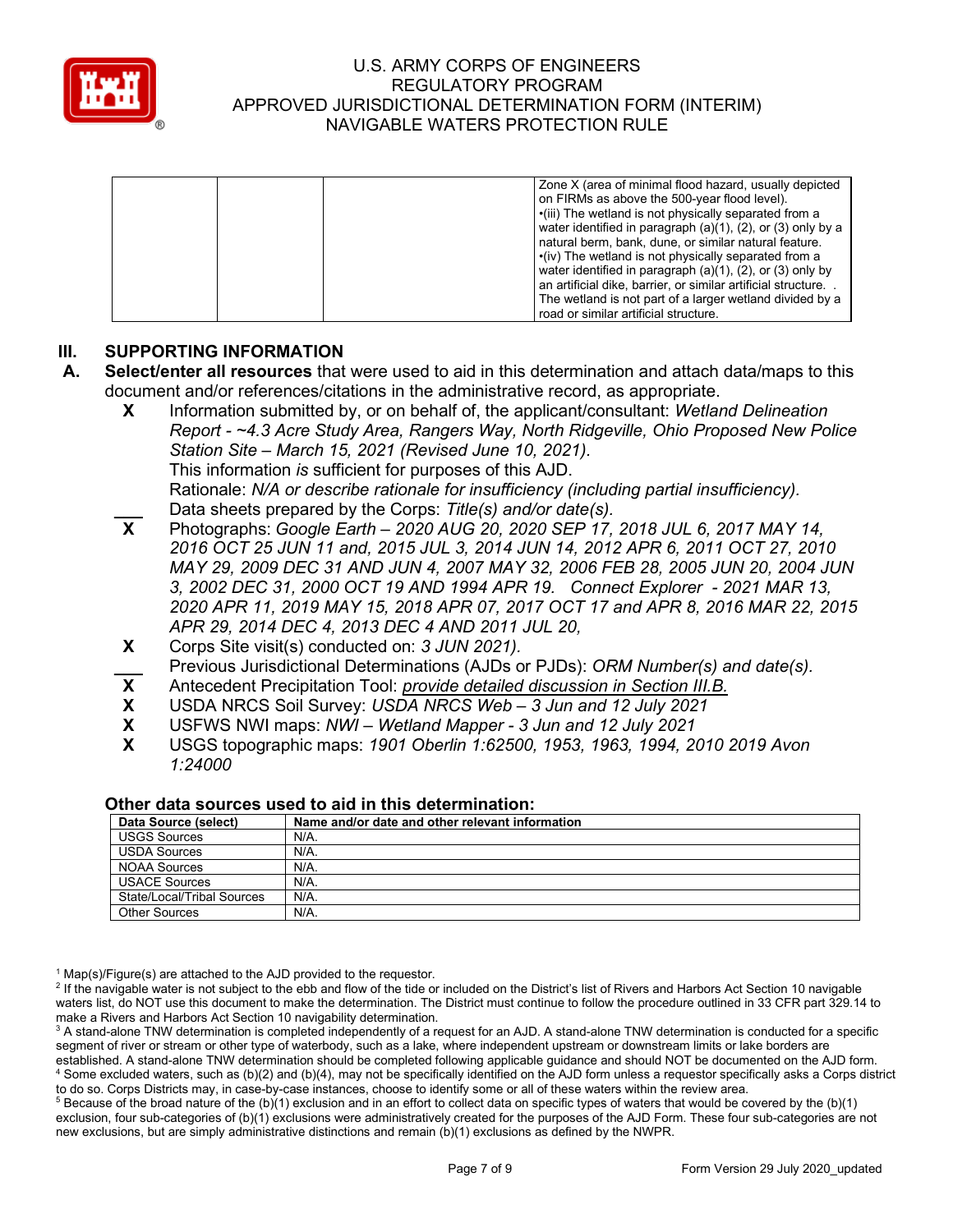

B. **Typical year assessment(s):** The APT evaluates normal precipitation conditions based on the three 30-day periods preceding the observation date. For each period, a weighted condition value is assigned by determining whether the 30-day precipitation total falls within, above, or below the 70th and 30th percentiles for totals from the same date range over the preceding 30 years. The APT then makes a determination of "normal," "wetter than normal," or "drier than normal" based on the condition value sum. The APT also displays results generated via the Palmer Drought Severity Index (PDSI) and the University of Delaware WebWIMP.

#### Inputs/Data Sources

Weather Stations: Cleveland, Elyria, North Ridgeville 2.4 SSW and North Ridgeville 2.8 SSW

| Latitude | Longitude  | Date       | <b>PDSI Value</b> | <b>PDSI Class</b>    | Season        | <b>ARC Score</b> | Antecedent<br>Precip<br>Condition |
|----------|------------|------------|-------------------|----------------------|---------------|------------------|-----------------------------------|
| 41.3892  | $-82.0058$ | 6/3/2021   | $-1.2$            | Mild<br>drought      | Dry Season    | 11               | Normal<br>Conditions              |
| 41.3892  | $-82.0058$ | 3/10/2021  | $-1.24$           | Mild<br>drought      | Wet<br>Season | $\overline{7}$   | Drier than<br>Normal              |
| 41.3892  | $-82.0058$ | 8/20/2020  | $-1.47$           | Mild<br>drought      | Dry Season    | 12               | Normal<br>Conditions              |
| 41.3892  | $-82.0058$ | 9/17/2019  | 2.6               | Moderate<br>wetness  | Dry Season    | 11               | Normal<br>Conditions              |
| 41.3892  | $-82.0058$ | 7/6/2018   | 1.47              | Mild<br>wetness      | Dry Season    | 17               | Wetter than<br>Normal             |
| 41.3892  | $-82.0058$ | 6/11/2016  | $-0.72$           | Incipient<br>drought | Dry Season    | 10               | Normal<br>Conditions              |
| 41.3892  | $-82.0058$ | 10/25/2015 | 2.04              | Moderate<br>wetness  | Wet<br>Season | 11               | Normal<br>Conditions              |
| 41.3892  | $-82.0058$ | 7/3/2015   | 2.54              | Moderate<br>wetness  | Dry Season    | 14               | Normal<br>Conditions              |
| 41.3892  | $-82.0058$ | 6/14/2014  | 3.3               | Severe<br>wetness    | Dry Season    | 12               | Normal<br>Conditions              |
| 41.3892  | $-82.0058$ | 4/6/2012   | 3.73              | Severe<br>wetness    | Wet<br>Season | 13               | Normal<br>Conditions              |
| 41.3892  | $-82.0058$ | 10/27/2011 | 5.85              | Extreme<br>wetness   | Wet<br>Season | 18               | Wetter than<br>Normal             |

 $1$  Map(s)/Figure(s) are attached to the AJD provided to the requestor.

<sup>2</sup> If the navigable water is not subject to the ebb and flow of the tide or included on the District's list of Rivers and Harbors Act Section 10 navigable waters list, do NOT use this document to make the determination. The District must continue to follow the procedure outlined in 33 CFR part 329.14 to make a Rivers and Harbors Act Section 10 navigability determination.

<sup>3</sup> A stand-alone TNW determination is completed independently of a request for an AJD. A stand-alone TNW determination is conducted for a specific segment of river or stream or other type of waterbody, such as a lake, where independent upstream or downstream limits or lake borders are established. A stand-alone TNW determination should be completed following applicable guidance and should NOT be documented on the AJD form. <sup>4</sup> Some excluded waters, such as (b)(2) and (b)(4), may not be specifically identified on the AJD form unless a requestor specifically asks a Corps district to do so. Corps Districts may, in case-by-case instances, choose to identify some or all of these waters within the review area.